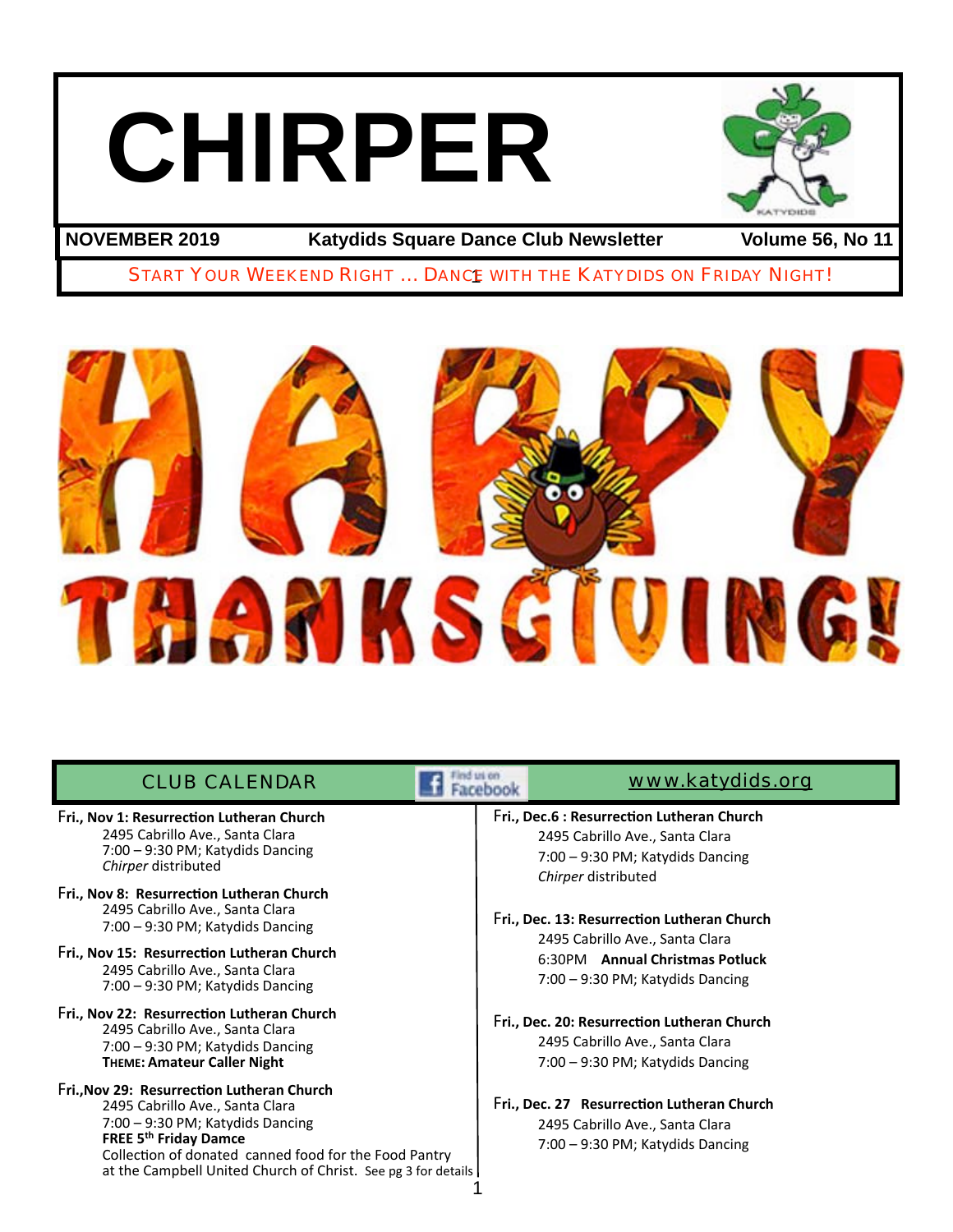### SQUARE HEAD ASSIGNMENTS and DUTIES

Nov. 01.......Standridge / Matolyak Nov. 08.......Dixon / Pitts Nov. 15.......Paterson / Tillman Nov. 22.......Stevens Nov. 29.......Darknell / Smith, D

Dec. 06 .Bruns Dec. 13 .......Braaten / Clark Dec. 20 .......Stevens Dec. 27 .......Willey / Pitts

### **Before the dance:**

- Notify the Super Square Head, Stephanie Stevens, (408-871-9525) of any needed changes to assigned dates.
- The designated Square Heads should arrive by 6:15 PM.and stay until clean up is finished around 9:45 PM. A Katydids member with a key will open the doors and will secure the hall at end of evening.
- Check the restrooms for supplies & tidiness.
- Make coffee (located on Katydids' shelf in the storage room) and ice water using provided plastic cubes stored in plastic ziplock bags in the freezer.
- Sweep the floor as necessary & set up the sign-in table.
- Set up at least 24 chairs. Bring out more chairs as needed.
- Set up drinks and supplies on counter.
- Place snacks, located on the Katydids' shelf in the kitchen, on the back table at back of the hall along with paper goods, hand sanitizer and flyers
- Set up Club banner located in white tube in closet; open legs and hang banner from top of tube.
- Set up the easel & board to receive the birthday/anniversary dates provided by the Treasurer.
- Check the member sign-in list to see if we have any members on LOA. If they attend, they pay a \$5.00 donation..

### **During Club dance:**

- Welcome everyone as they enter.
- Collect a \$5.00 donation (except for Free 5th Fridays) from each guest and have them sign in. "Regular" guests check the prepared guest sheet, new guests sign the guest book.
- In the green box, there is an envelope with petty cash for making change.
- Offer  $50/50$  raffle tickets: 5 tickets for \$1.00.
- In the green box, there are envelopes for keeping track of money collected during the evening.
- Divide the raffle proceeds with 50% to the Club, 50% to the winner. (Note: odd dollar goes to the winner!)
- Check that coffee, water & cups do not run out during the evening.
- After announcements and raffle, feel free to dance EXCEPT for the last tip (unless you are needed to fill a square) when you will need to be putting things away and cleaning up

### **After the dance:**

- If Treasurer is not present, pass monies collected to any Executive Board Member.
- Pack up the sign-in table items
- Pack up leftover snacks (ziplock bags are available to keep items fresh) and flyers.
- Notify Stephanie and Naomi if we need more Club flyers or *Chirper's* printed for the following week.
- Empty coffee pot and dry the cooler and pack up other supplies and return them to the shelf in storage room.
- Wipe counter and tables where needed.
- Put Club banner back in tube & return to closet (right side)
- Empty garbage can if more than half full. The dumpster is located in the side parking lot.
- Sweep up crumbs from the floor as needed.
- Return extra chairs to the storage room
- Notify the Quartermasters, Bea (408-224-8164) or Liv (408-997-2305) of any replacement supplies needed for the next week.

### DANCE EVENTS PLUS LEVEL unless otherwise noted

### Nov. 1-3: Fiesta de la Cuadrilla; SDSDA

 Balboa Park, San Diego Cuers: Randy & Marie Preskitt, Rae & Sherry Garza, Bill & Beth Davenport Callers: Bob Baier, Mike Hogan, Michael Kellogg

- **Nov.2: Anniversary Hoedown; Farmers & Farmerettes** Cuer: Bob Ensten Caller: Gary Kendall
- Nov. 9: Benefit Hoedown for Crippled Children; Swinging 21ers Elks Lodge, 38991 Farwell Dr., Fremont  $7:30 - 8:00$ ; PreRounds with Sue Harris 8:00 - 10:45PM Callers: Jay Henderson, Ghost Riders Band
- **Nov26: Annual Thanksgiving Dinner & Salvation Army toy Donation Dance Party!** John Muir Middle School, 1260 Branham Lane, San Jose 7:00PM Dinner Dancing until 10:00PM Lines by Mike & Joyce Shannon<br>Squares by Tork Clark, Keith Ferguson, Jim Osborne, & **Boger Smith Stark Condition**<br>Bring a donation of one new, unwrapped toy or \$10 per **person for the Salvation Army** Provided: Turkey, dressing, mashed potatoes & gravy Bring side dish, salad, or dessert to share Bring your own place setting & serving utensils To volunteer to help with cooking, decorating, set up, serving, clean up or to provide drawing prizes call Jane at 408-356-7796 **RSVP to Jane: 408-356-7796**
- **Nov. 30: Whing Ding; SCVSDA/SCVCA**

John Muir Middle School, 1260 Branham Lane, San Jose Cuer: Anne Gracia Callers: **Jim Osborne**, KurtGolhardt, Aahz

Dec. 12: Salvation Army Toy Dance; Lucky Steppers (Mainstream / Plus Level) La Selva Beach Club House, 314 Estrella Ave., La Selva Bch 6:30 - 7:00PM; PreRounds: Sue Harris 7:00 - 9:30PM; Callers: Mike Luna, Keith Brown, James Thompson, Regina Schulz

**Dec. 14 Mainstream Hoedown; Castaways**

Resurrection Lutheran Church 2495 Cabrillo Ave., Santa Clara

**Dec. 31: Glass Slipper Ball; Rockin' Jokers** Caller: Lawerence Johnstone Cuer: Sue Harris

### LOOKING AHEAD:

Nov. 22: Amateur Caller Night (see Jim O. for details) Dec. 13: Annual Club Christmas Potluck Feb. 08: Annual Sweetheart Special

# HAPPY BIRTHDAY!

| Joann Osborne Nov. 02  |  |
|------------------------|--|
| Sandy BrunsNov. 13     |  |
| Steven LehnhoffNov. 22 |  |
| Naomi Grubb Nov. 23    |  |

2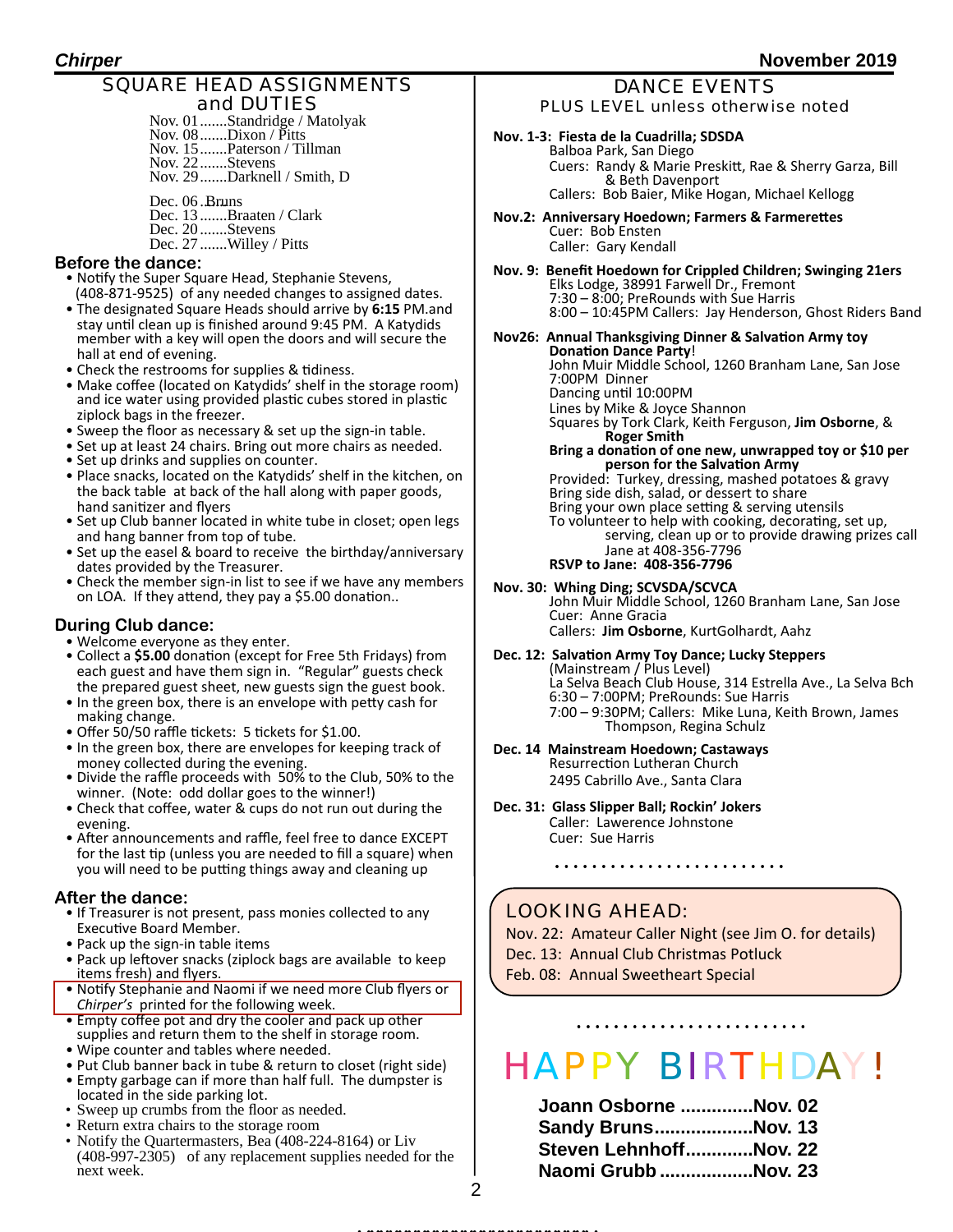## PRESIDENT'S CORNER

How can it be that another month has gone by! Time flies when you're traveling!! See Part 1 of a write up of our recent crosscountry van-camping trip on page 7.



We were so very sorry to have missed the Halloween Party last week. Judging by the photographs, it looks to have been a fun and entertaining evening! Many thanks to Pat Angotti for chairing the event and to others who helped with decorations and snacks.

This month we will be having our Amateur Caller's Night on Friday, Nov.  $22<sup>nd</sup>$  and then the following week which is our FREE 5th Friday dance we will be **collecting donations of food and cash** for families in need at the food pantry at the Campbell United Church of Christ.

And, planning ahead, we will have our annual Christmas Potluck on December  $13<sup>th</sup>$  and Saturday, February  $8<sup>th</sup>$  is the Katydids' annual Sweetheart Special Hoedown. All Katydids are expected to participate with set up, food, duties during the dance, and clean up.

And, with my *Chirper* editor's hat on, I want to thank **Janna** for getting flyers ready and distributed while we were out of town and to **Morris** who printed and distributed the *Chirper*.

We returned late last Sunday evening and are slowly getting things cleaned and put away.

Wishing each of you a lovely Thanksgiving with family and friends. See you in a square soon!

### **Stephanie**

### It's THAT time of year …

Remember to use the provided hand sanitizer and/or the soap in the restrooms to help keep germs from spreading, particularly during the winter months. Of course, if you are ill, or symptomatic, it is best to stay home and we will all be most thankful and wish you a speedy recovery.



**Ted & Kathy Shaney........Nov. 12 Skip & Steph Stevens.....Nov. 12**



### Campbell UCC Food Pantry

### Needed:

Canned meat, tuna, chicken, chili, dried beef, ham Jan, jelly, peanut butter, canned & dry soup **Canned vegetables or fruit Pasta, rice** Dry milk, hot chocolate, juice, tea, bottled water **Chips, cookies, treats, sugar packets Personal hygiene items** Sleeping bags, blankets, can openers, AAA batterie

Do NOT need**: Black tea Canned green beans Cough drops Protein bars Dry beans Plastic flatware**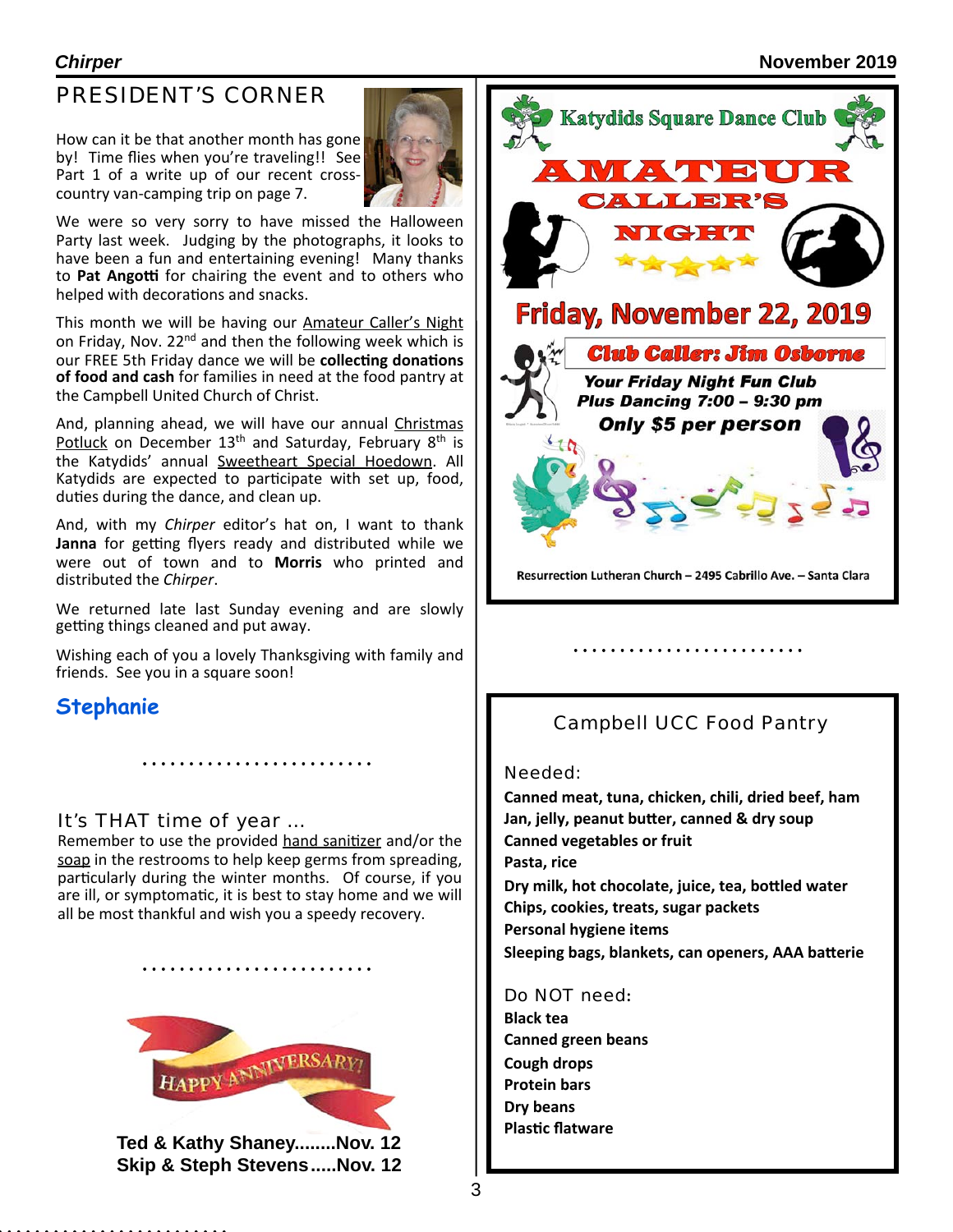# Friday, Oct. 4, 2019 CLUB NIGHTS

### TILLIE WEARING HIS NEW SHIRT



### MORRIS & LOUISE HOSODA PRESENTED WITH CERTIFICATE OF APPRECIATION



# Friday, Oct. 11, 2019 CELEBRATING BEA CLARK'S BIRTHDAY



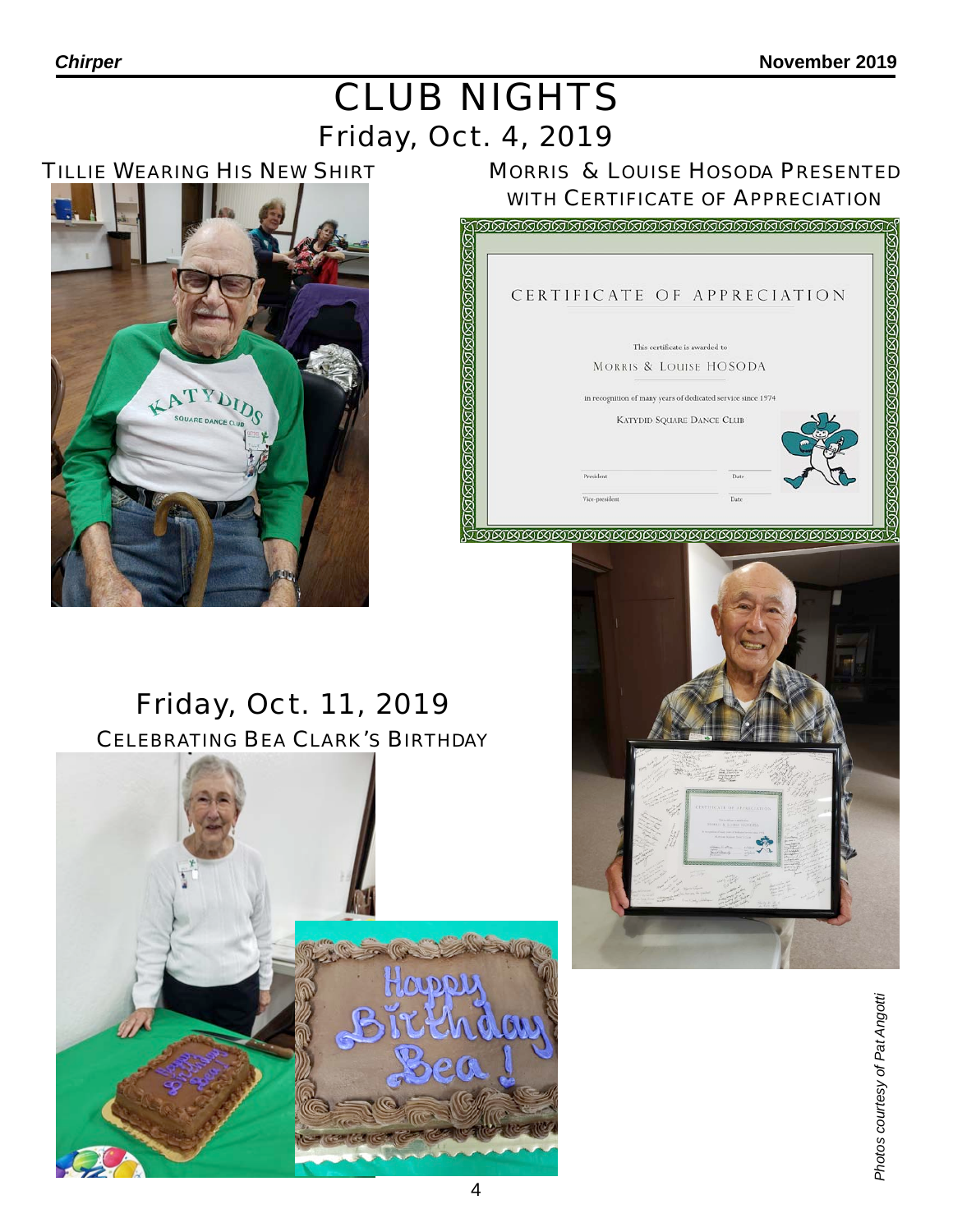# Friday, Oct. 25, 2019

### HALLOWEEN COSTUME PARTY

### **PRIZES AWARDED**

1930s Flapper Floozy Alice McManus Ghost of Christmas Past Only positive fortunes gypsy Nerd

Superman & Wonder Woman Al & Rosemary Gaddy (Best Couple) Mark Mason Janna Standridge Bea Clark

*Thank you, Pat, and your helpers for a very fun and enjoyable evening!!*





*Alice McManus*





*Denis Moore & Sandy Franger*





*Photos courtesy of Pat Angotti*

*Bea Clark*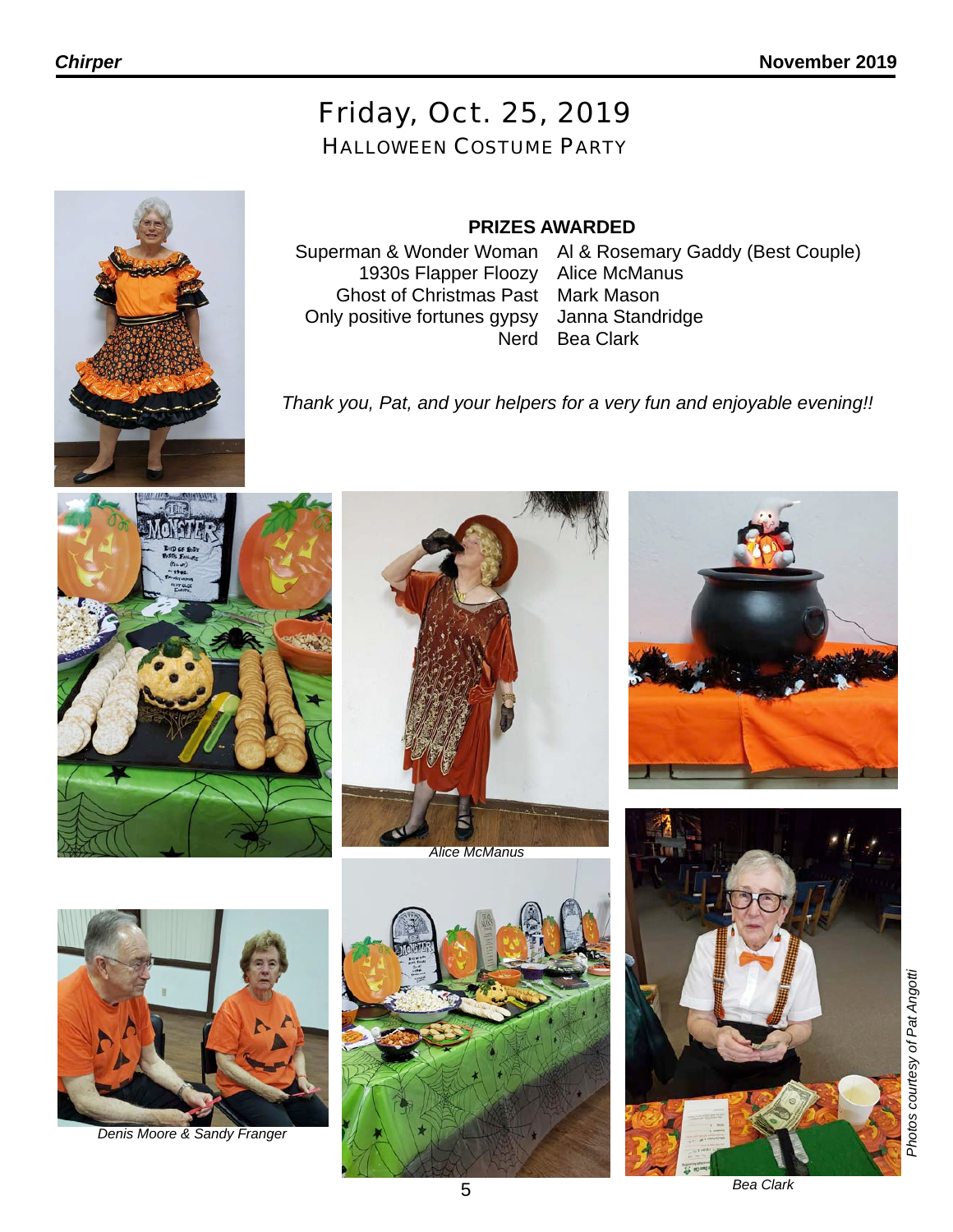### *Chirper* **November 2019**







*Al & Rosemary Gaddy*





*Laurie Andrade*







*Art Bruns*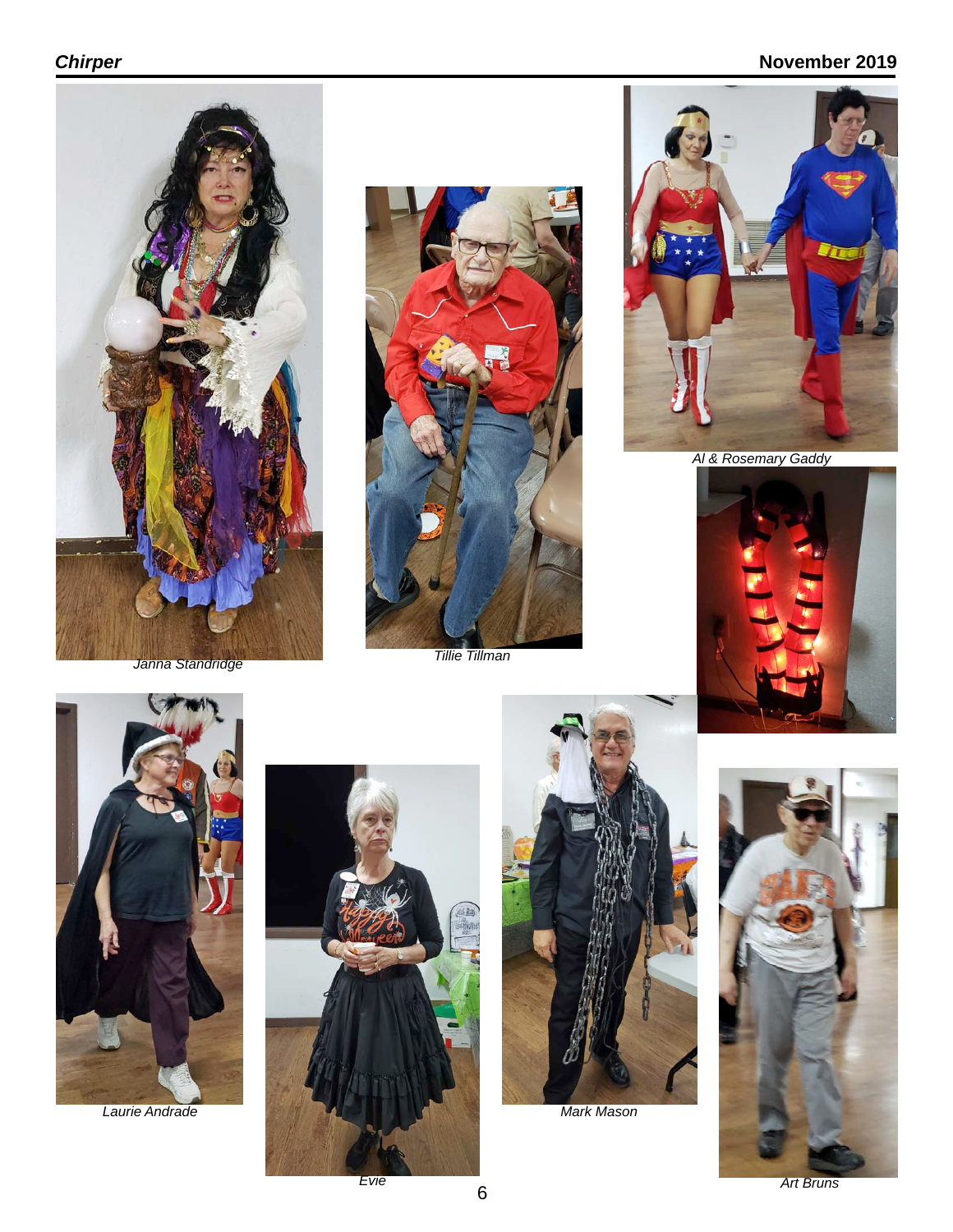### Road Gypsies are at it again! – Part 1 by Stephanie Stevens

As many of you know, Skip and I have been off the dance floor for the past few weeks. We have been on a cross-country vancamping road trip. We left San José on Tuesday, Sept. 3 and headed north up the coast. We spent the night camping at Salt Point State Park and in the morning headed on north to Gualala where we visited with a cousin of mine. Two things about this portion of our trip. 1. we enjoyed all the Naked Ladies (a.k.a. Belladonna Lilies) that were in full bloom, and 2. we stressed over not having connectivity with either the internet or cell phone coverage. We continued up Hwy 1 to Leggett and then on to Hwy 101. That drive was very windy but the redwoods made it all worth it. We stayed the night at Richardson Grove State Park on the Eel River. My boys and I spent several summer vacations there years ago. One memory in particular is that of the boys catching a newt and wanting to bring it home. We did bring it home, however a few days later we released it back into the wild where it belonged.

At Crescent City we headed NE towards Grants Pass, OR We wanted to spend some time at one of our favorite camping spots, the Valley of the Rogue State Park. Our next stop was to be Portland but instead of heading straight north we went east to see Diamond Lake which several people had suggested we check out. Unfortunately the campground was pretty full and the level spots were all taken. (it was later that we learned that there was more to the park than we realized.) Besides, the sky was turning very grey and we decided to move on to Portland where we had friends to visit with. One of the friends were the Howarths. I met them when I was in Laos in the 60s. We have remained friends ever since. Nancy prepared a delicious meal for us which included a different kind of potato salad than we had had before. It contained potatoes (of course!) chopped butterhead lettuce, and all kinds of chopped vegies. Many of them were from their garden or the Farmer's Market. She dressed it with a bit of mayonnaise and Spike seasoning. Delicious!!

We then drove north to Seattle to visit a niece of mine and were most interested in seeing how Whiskey Cat and our Parson jack Russell Terrier, Jackie, would get along. Result? Amazingly well!!

After leaving Seattle we drove north to cross the Cascades to head east. We traveled all the way to North Dakota on Hwy2. This route in Idaho was beautiful. with wide lanes, gentle sloping curves and beautiful scenery with lots of rivers, streams and creeks. Driving was easy and we could actually enjoy a bit of ithe scenery compared to earlier parts where the road was narrow and very windy.

North Dakota was memorable for several reasons:

1. There were long stretches of highway where the road bed had been taken up and there was just dirt and gravel,

2. As we got closer to Williston, there were MANY oil fracking wells with adjacent burn off of waste natural gas. The landscape was dotted with these flares each of which had a

yellow flame and perceptible smoke plume of incompletely burned hydrocarbons. The general air quality was noticeably hazy as a result. I don't know where the workers lived but most of what we saw were these fracking facilities and gigantic trucks and other heavy machinery. One of the reasons we saw so many of these facilities is because we turned off going the wrong direction to our camping site (west versus east) and drove 25 miles before realizing our error. The good news is that we saw the Fort Union Trading Post which was a very interesting reconstructed historical structure.

3. As we started to head for our camping spot I heard a loud squealing noise and asked Skip "Is that us?", as we turned the corner, I said "It's us!" We got 25 miles down this road without any further weird noises and did our best to find our camping spot in the dark. We crashed into the darkness with sleep. Or, at least I did. Skip said he didn't sleep much for trying to think what the problem might be. In the morning we got up and headed out. No further noises. Decided to head south on Hwy 85 along the eastern edge of the Theodore Roosevelt National Park instead of the sparsely settled region of northeast North Dakota. We have been to TRNP several times and enjoy seeing the various wildlife, prairie dogs, rabbits, bison, wild horses, etc. We thought we might vamp there for the night. About 5 miles from the south entrance, Skip suddenly exclaimed "all my dashboard gauges are nonfunctional!" He pulls over and shuts off the engine. Then he tried to restart the gauges. The starter relay would chatter but the engine would not crank. Oh, Oh! Well, let's just say those weren't our exact words. Skip had bought a comparable car battery some time ago to support his emergency communication ham radio activities which we often use to power our electric cooler for the car overnight. So it turned out to be a fortuitous 'just in case'! He swapped the car battery and this spare 'auxiliary battery' in the car and engaged the start engine ignition switch. It started up!! We turned off all unnecessary car electrical functions (air conditioning, driving lights, etc.) to minimize the battery load. We managed to get the 5 miles south to I-94 and headed east to the town of Dickinson so that Skip could get a replacement for the malfunctioned car battery at an auto parts store. But more testing at the store revealed that it was the alternator that had failed and that the car battery had not been the cause of the failure.. We found that there was a Ford dealership in town so we headed off to their service center for anticipated repairs. They located the necessary replacement alternator but we had a 5-hour wait in their new car showroom (with Jackie) while they acquired the alternator and put it in. Thank goodness this happened on a Monday when they were open!! It was now 6:00PM and we decided not to head back to TRNP and wandered down the road to find some food and a place to camp

By this time we had had enough of North Dakota and headed towards Minneapolis and then Wisconsin. We drove south along the shore of the Mississippi through the town of Alma where my boys' grandmother grew up and also we were in luck to see the locks working. Nice.

### *Chirper* **November 2019**